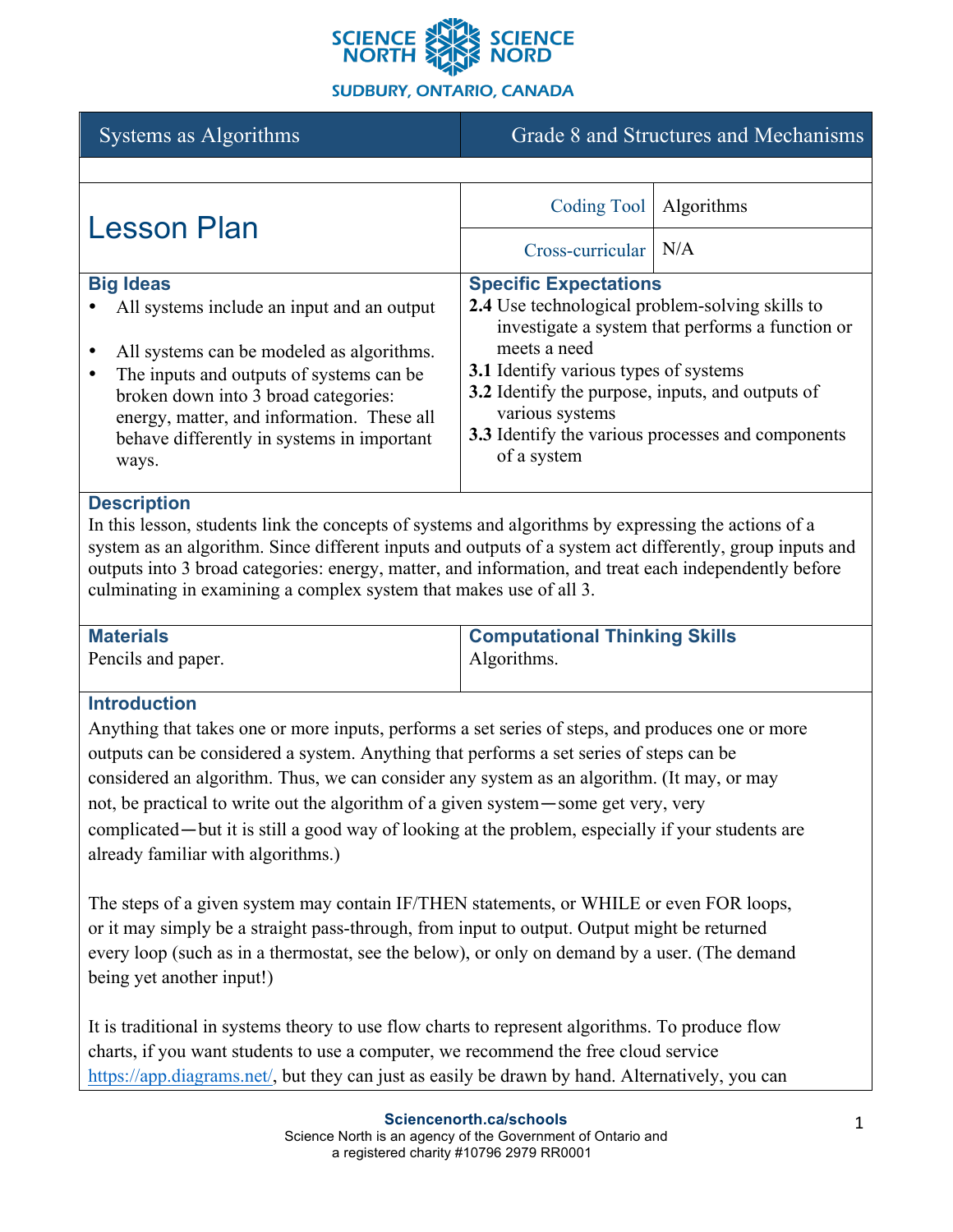

use psudocode to express the algorithms of a system, or just write ouy the algorithm of the system in natural language.

The inputs and outputs of systems can be broken down into 3 broad categories: energy, matter, and information. These all behave differently in systems in important ways.

- *Matter* moves from one point to another. There is no "away"; all inputs come from somewhere and all outputs go somewhere. Very often, if you wait long enough, that "somewhere" is the same place. Thus, matter moves in circles.
- *Energy* always moves in a straight line, from concentrated sources to less concentrated forms and eventually to diffuse waste heat. It cannot be created or destroyed, only transformed. The canonical example of this is in a power plant: chemical energy is turned into kinetic energy in a steam turbine, then into electrical energy in a generator. At each step, energy is lost to waste heat. (About 40% at step 1, and 15% at step 2.)
- *Information*, unlike the other 2, can be created or destroyed by the system. Information is created when something is measured—like the temperature of a room, or the RPM of a motor. If the information is not recorded, then it ceases to exist. Any piece of data or measurement can be considered information in a system.

Let's look at an example of a simple system that involves all 3 categories of inputs and outputs: a household heating system. For the purpose of this example, the house is heated by a forcedair, natural gas furnace, controlled by a thermostat, as is very common in much of Canada.

In this chart, flows of information are represented by black lines. Thick red arrows represent flows of energy. Blue arrows represent flows of matter. (Natural gas, because it is a source of chemical potential energy, has both red and blue arrows associated with it.) To simplify the diagram, the furnace is represented as a function (or a sub-system) and not further analyzed.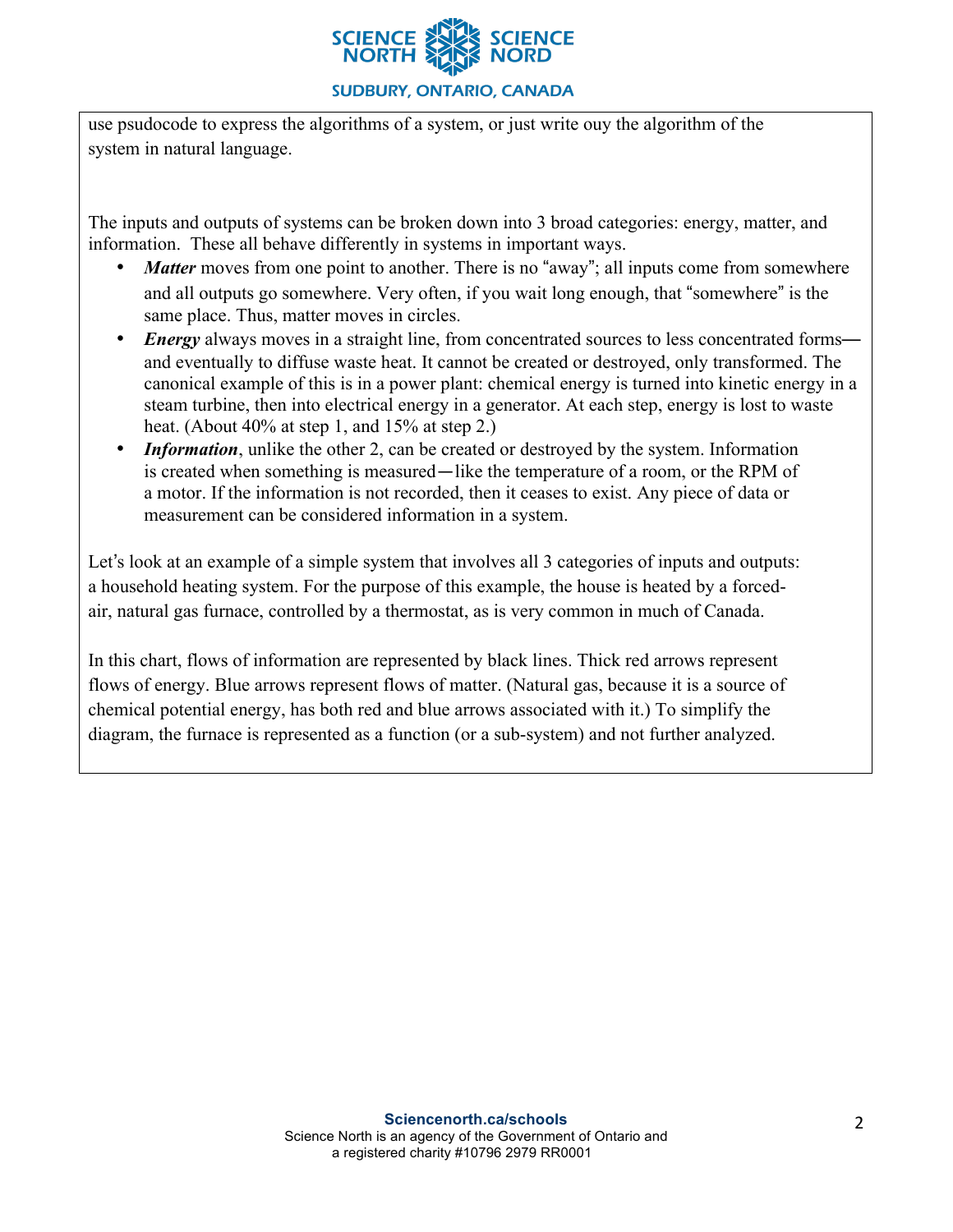



flow). It compares this to the temperature set point, information the system stores. If the measured temperature is not less than the set point, it measures the temperature again, and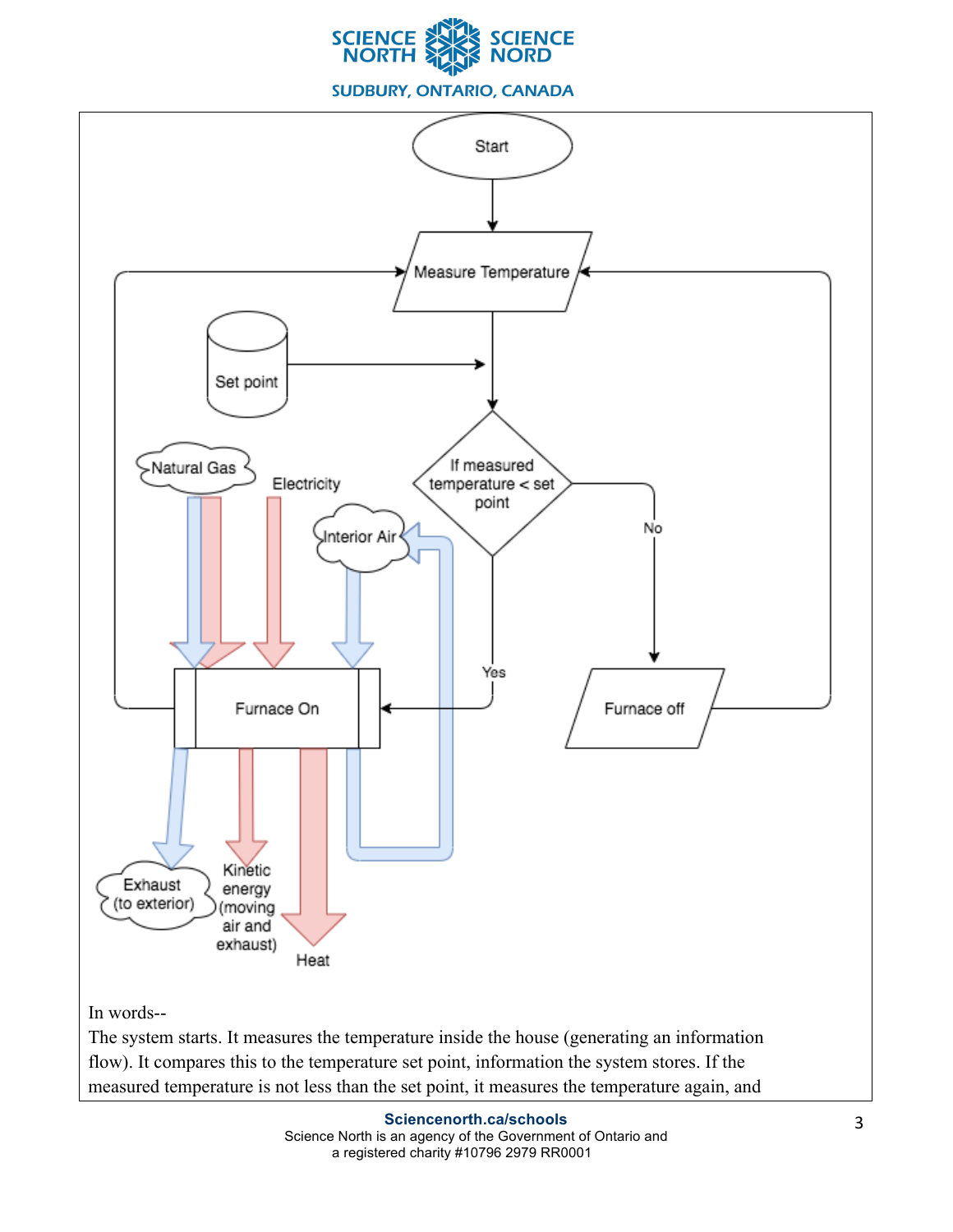

checks it against the set point, again. If the temperature is less than the set point, it turns the furnace on. The function/subsystem 'furnace' takes as material inputs natural gas and interior air, and as energy inputs the chemical potential energy of natural gas and electricity. The function produces material outputs of exhaust (to the exterior of the house) and interior air (into the house), and energy outputs of heat, and the kinetic energy to move the air through the ducts and push the exhaust outside.<sup>1</sup> Information-wise, after activating the furnace the system goes on to check the temperature, again, and repeats the process in an infinite loop.

As psudocode:

**Start** While True: Measure(Temperature) IF ( Temperaure > Set Point ): RUN FUNCTION Furnace on (Inputs: mat Natural Gas, mat Air, eng Natural Gas, eng Electricity Returns: mat Exhaust (to exterior), mat Air (to house), eng heat, eng kinetic) ELSE: RUN FUNCTION Furnace off()

(Notice how handling multiple inputs and returns of energy and matter is made much more awkward in pseudocode than flow charts.)

## **Action**

Challenge your students to produce a flow-chart or written algorithm about a simple system involving matter, energy and information in their lives.

To simplify the activity, you can introduce matter, energy, and information serially and have the students trace each separately in their system before producing one complete flowchart. To make the activity more systems-curriculum based, focus on having the students trace flows of energy and matter into and out of the environment and trace their effects. To make the activity more coding based, try and focus instead on systems with more complicated algorithms.

Here are a few example systems:

1) An alarm clock. As in our thermometer example, we have the information input (the time) being constantly checked against a set point (the alarm time) in an endless loop with an IF/THEN statement. IF the time matches, the input (electricity) is used to produce the output (sound). This leads to another information input (the off button!) and IF/THEN statement: IF

 $^1$  Since interior air is ultimately drawn from "outside", very dilute exhaust gasses will eventually end up inside the house. Matter moves in circles.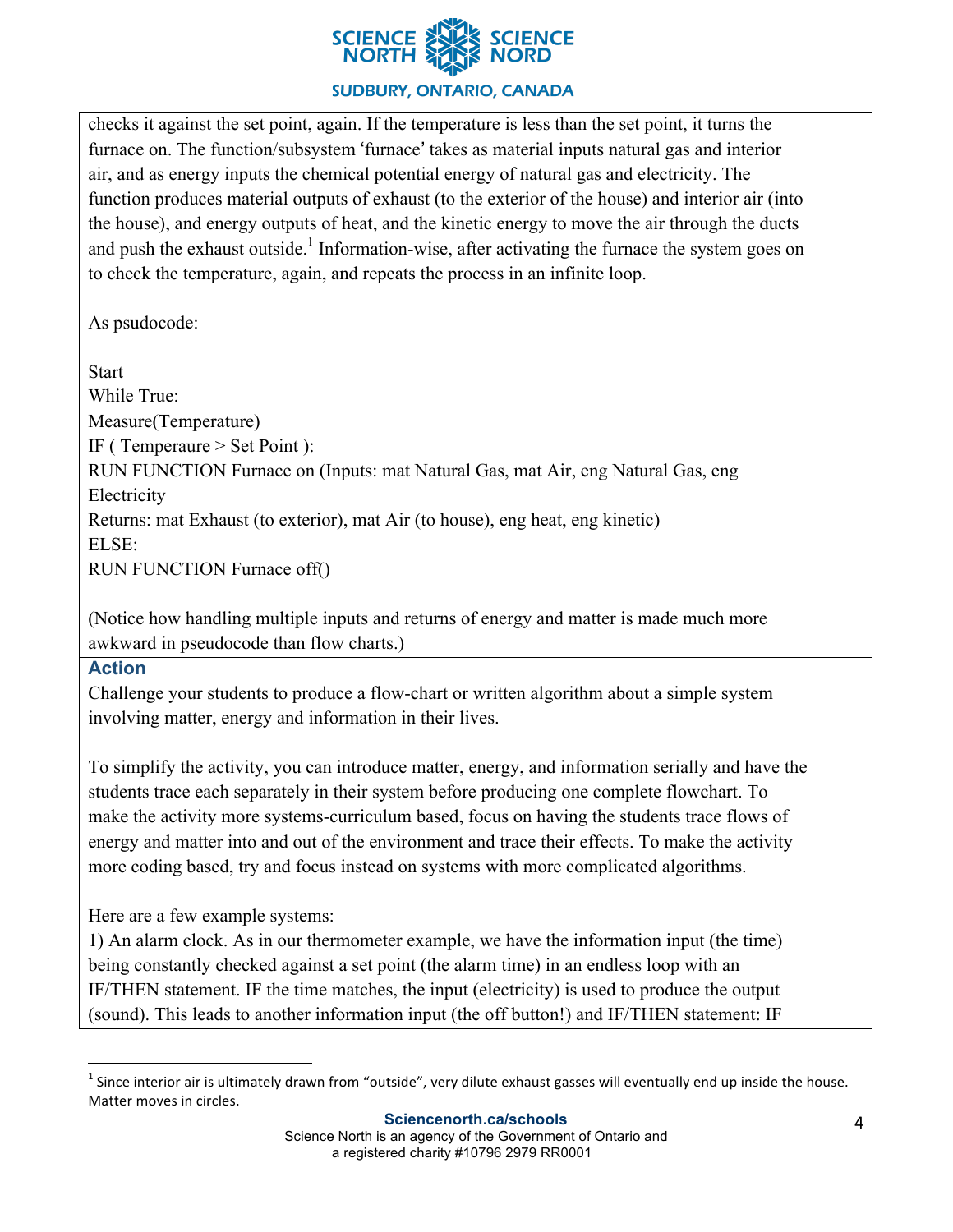

the button is pressed, the alarm turns off. Otherwise it stays on, consuming electricity and producing sound. (see handout for diagram.)

2) A municipal water system, where sensors control the chlorination of the water, and water pressure. (Inputs then are materials untreated water, chlorine (and/or other treatment chemicals, challenge your students to do some research), and energy to run water pumps ; outputs are sewage and waste heat.) Similar IF/THEN loops to the thermometer example are required to check and maintain water pressure and chlorination.

3) An electric powerplant. Obvious inputs are fuel (natural gas, coal, oil, uranium or dammed water) and outputs electricity – but the electrical grid as a larger system has varying need for power. So the 'load', the amount of electricity needed by the grid, is an information input that is used to control the plant with IF/THEN statements.

4) The cruise-control system on an automobile, or autopilot on an airplane. Again, we are comparing a measured information input value (speed, or altitude, or what have you) to a stored set point within an endless loop and following functions in IF/THEN statements. (This is perhaps a good example to work with if you wish to strip away the energy and material components of the system and look only at information flows.)

It can be valuable, having presented these examples to your students (without drawing out the full algorithms), to see if they can list more examples, and then allow the class to choose from the finished list what they'd like to work with.

## **Consolidation/Extension**

If you wish to go further, challenge your students to view themselves as a system, and model as many inputs and outputs of energy, matter, and information as they can think of. Where do they come from? What are they used for? Where do they go? (This exercise is best realized as a flow chart. Using different colours for matter, energy, and information will help keep it clear.) Humans aren't predictable enough to be perfectly modeled by algorithms, but we all have habits and follow them often enough that it works pretty well.

(Note that any other complex system involving all 3 categories, like a public transit system, will also work as well as an extension.)

## **Assessment**

Students can be graded on the detail and effort they put into their algorithms. You can encourage them to choose (or assign) flows of energy or matter that they will need to research, and grade them on their accuracy and citations.